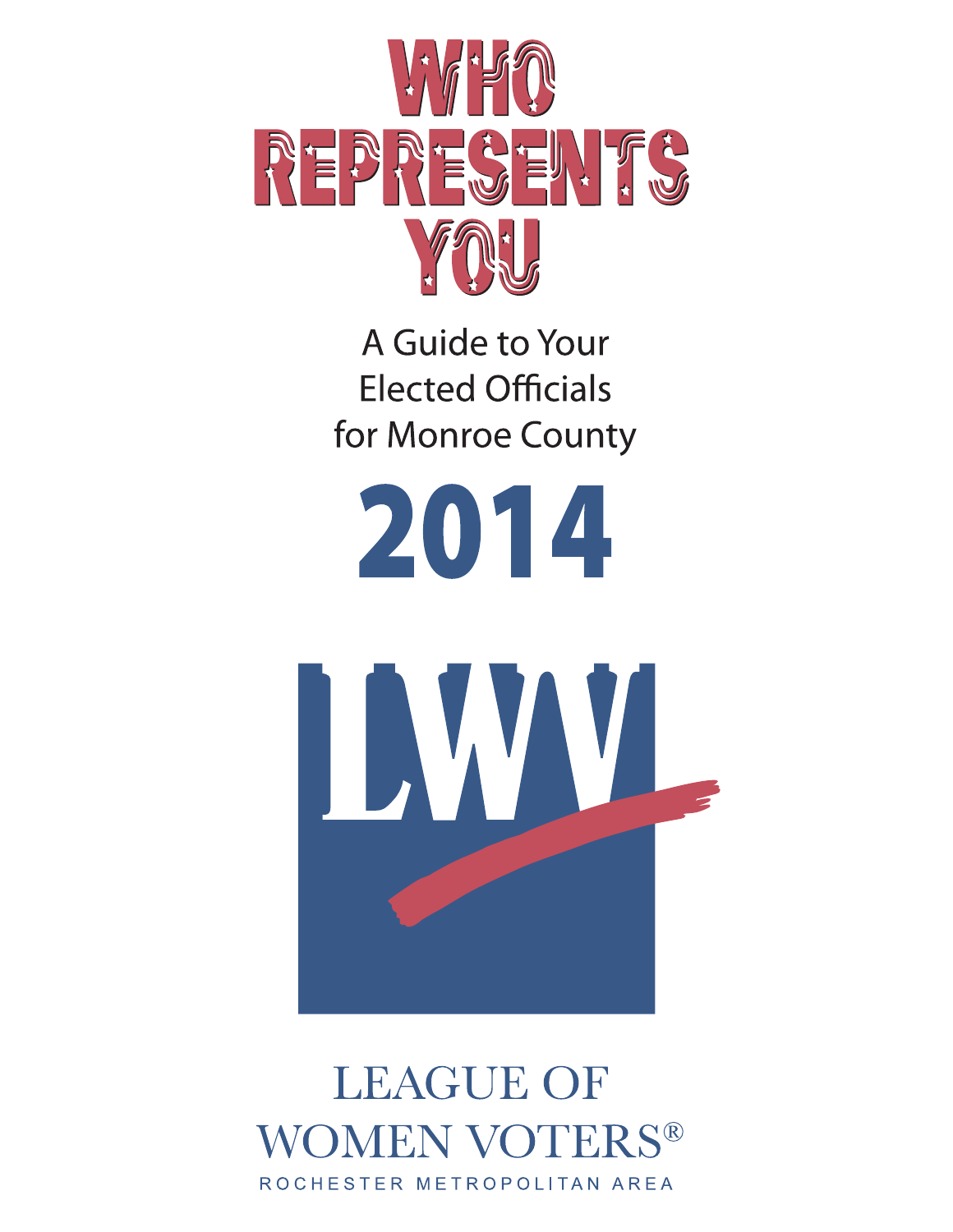# PRESIDENT OF THE UNITED STATES

**(D) Barack Obama comment line 202-456-1111** 1600 Pennsylvania Avenue NW Washington, DC 20500

switchboard 202-456-1414<br>www.whitehouse.gov

www.gillibrand.senate.gov

www.schumer.senate.gov

www.maffei.house.gov

www.louise.house.gov

# UNITED STATES SENATE

Members - 100<br>
(D - I - WF) Kirsten Gillibrand<br>
(D - I - WF) Kirsten Gillibrand<br>
(D - I - WF) Kirsten Gillibrand<br>
(D - I - WF) Kirsten Gillibrand **(D - I - WF) Kirsten Gillibrand 585-263-6250** 100 State Street Room 4195 Rochester, New York 14614 or 478 Russell Senate Office Building 202-224-4451 Washington, DC 20510 **fax 202-228-0282** 

# **(D - I - WF) Charles E. Schumer 585-263-5866**

100 State Street Room 3040 Rochester, New York 14614 or 322 Hart Office Building 202-224-6542 Washington, DC 20510

# US HOUSE OF REPRESENTATIVES

| Members - 435                        | Term - 2 years     |
|--------------------------------------|--------------------|
| <b>By District:</b>                  |                    |
| 23 (R - I - C) Thomas W. Reed        | 315-759-5229       |
| 433 Exchange Street                  | fax 315-325-4045   |
| Geneva, New York 14456 or            |                    |
| 1504 Longworth House Office Building | 202-225-3161       |
| Washington, DC 20515                 | fax 202-226-6599   |
|                                      | www.reed.house.gov |

# **24 (D - WF) Dan Maffei 315-423-5657**

1 Clinton Square **fax 315-423-5604** Syracuse, New York 13202 or 422 Cannon House Office Building 202-225-3701 Washington, DC 20515

**25 (D - I - WF) Louise Slaughter 585-232-4850<br>100 State Street Room 3120** fax 585-232-1954 100 State Street Room 3120 Rochester, New York 14614 or 2469 Rayburn House Office Building 202-225-3615 Washington, DC 20515

# **27 (R) Chris Collins 716-634-2324**

2813 Wehrle Drive, Suite 13 fax: 716-631-7610 Williamsville, New York 14221 1117 Longworth House Office Building 202-225-5265<br>Washington, DC 20515 fax: 202-225-5910 Washington, DC 20515 www.chriscollins.house.gov

## GOVERNOR OF NEW YORK STATE

**(D - I - WF) Andrew Cuomo 518-474-8390** State Capitol Albany, New York 12224 www.ny.gov/governor

# LIEUTENANT GOVERNOR OF NEW YORK STATE

**(D - I - WF) Robert Duffy 518-402-2292** State Capitol<br>Albany, New York 12224 ltgovernor\_bio

www.governor.ny.gov/sl2/

# NEW YORK STATE SENATE

Albany, New York 12247 skelos@nysenate.gov

| Members - 62                    | Term 2 years |
|---------------------------------|--------------|
| (R) President - Dean Skelos     | 518-455-3171 |
| 909 Legislative Office Building |              |

**By District:**

**54 (R - I - C) - Michael F. Nozzolio 315-568-9816** Seneca Falls, New York 13148 or 518-455-2366<br>518-426-6953 503 State Capitol Building 503 State Capitol Building<br>
Albany, New York 12247 **Face and State Profession** or and an analysis and albem Albany, New York 12247 Albany, New York 12247

**55 (D - WF) - Ted O'Brien 585-218-0034** 2494 Browncroft Blvd. fax 585-218-0047 Rochester, New York 14625 or 518-455-2162<br>302 Leaislative Office Building 5 ax 518-426-6925 302 Legislative Office Building<br>Albany, New York 12247 have borien@nysenate.gov Albany, New York 12247

# **56 (R - I - C) - Joseph Robach 585-225-3650**

2300 West Ridge Road Rochester, New York 14626 or 803 Legislative Office Building<br>Albany, New York 12247 **Sand Convertion** robach@nysenate.gov Albany, New York 12247

# **59 (R-I-C) Michael Ranzenhofer 585-454-0322**

8203 Main Street, Ste. 4 fax 716-634-4321<br>Williamsville. New York 14221 or fax 518-455-3161 Williamsville, New York 14221 or 518-455-3161<br>848 Legislative Office Building 6x 518-426-6963 848 Legislative Office Building fax 518-426-6963<br>Albany, New York 12247 fanz@senate.state.ny.us Albany, New York 12247

# **61 (R-C) Patrick Gallivan 585-272-1032**

900 Jefferson Road, Ste. 202 Henrietta, New York 14623 or 518-455-3471 947 Legislative Office Building<br>Albany, New York 12247 **Face and Fash and State Seating** and Albany, New York 12247

# **62 (R - I - C) - George D. Maziarz 585-637-5800**

350 New Campus Drive SUNY College at Brockport Brockport, New York 14420 or 708 Legislative Office Building 518-455-2024 Albany, New York 12247

fax 315-568-2090<br>518-455-2366

gallivan@nysenate.gov

# NEW YORK STATE ASSEMBLY

Members -150 Term - 2 years **(D) Speaker - Sheldon Silver** 932 Legislative Office Building<br>Albany, New York 12248

# **By District:**

**133 (R - I - C) - Bill Nojay 585-346-0002** 3011 Rochester Rd., Ste.3 fax 585-346-0001 Lakeville, New York 14480 or 518-455-5662<br>127 Legislative Office Building 527 Legislative Office Building 527 Legislative Office Building Albany, New York 12248 nojayw@assembly.state.ny.us

# **134 Vacant**

**135 (R - C) - Mark Johns 585-223-9130**

268 Fairport Village Landing Fairport, New York 14450 or

1945 East Ridge Road Rochester, New York 14622 or 926 Legislative Office Building<br>Albany, New York 12248 **1988 18th** fax 518-455-5647 Albany, New York 12248

# **137 (D) - David F. Gantt**

74 University Avenue Rochester, New York 14605 or 830 Legislative Office Building<br>Albany, New York 12248 discussembly.state.ny.us

speaker@assembly.state.ny.us

549 Legislative Office Building 518-455-5784 johnsm@assembly.state.ny.us

**136 (D - I) - Joseph D. Morelle 585-467-0410**

morellej@assembly.state.ny.us

ganttd@assembly.state.ny.us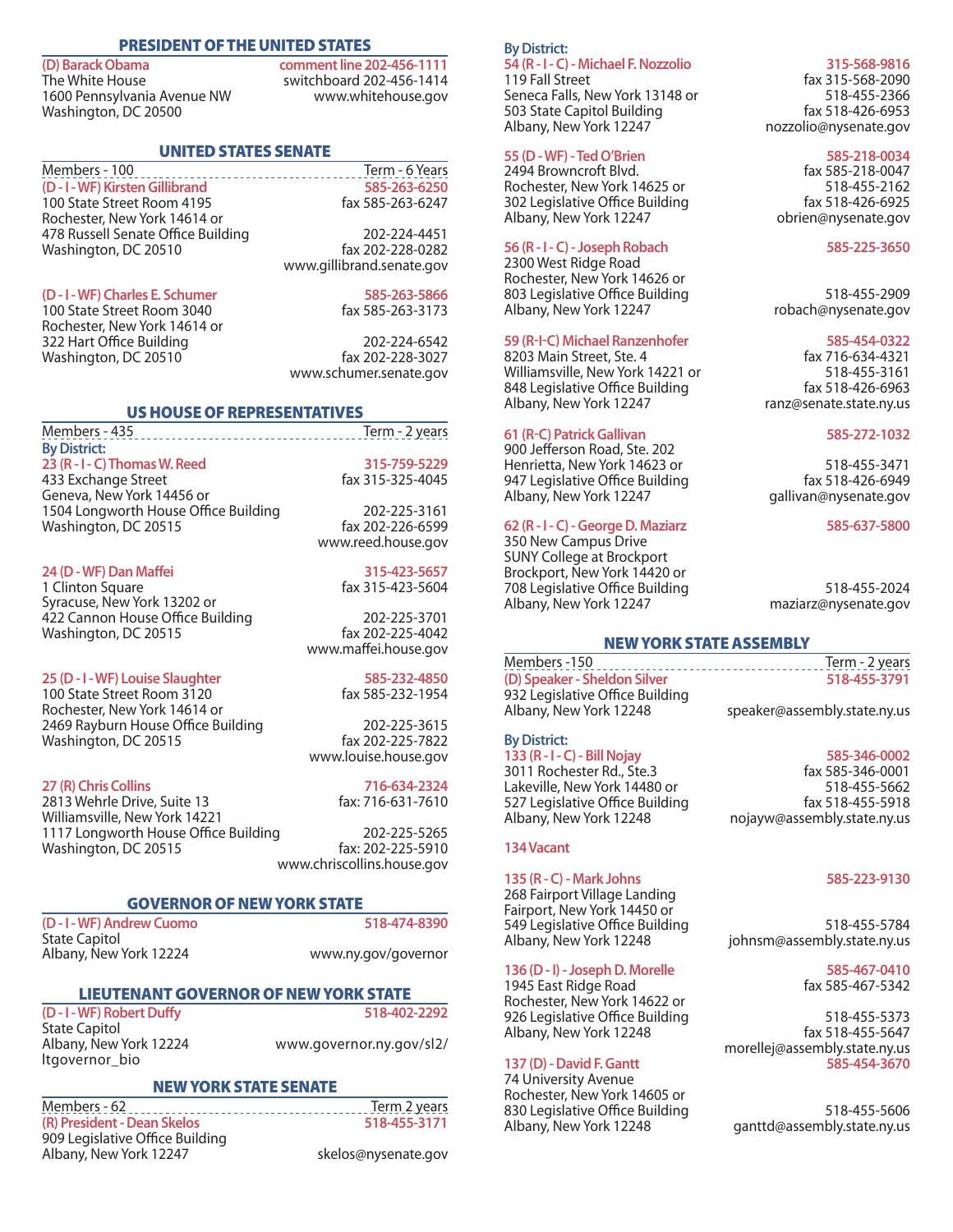| 138 (D - WF) - Harry Bronson<br>840 University Avenue<br>Rochester, New York 14607 or | 585-244-5255                                                  | 7 (R) - Brian E. Marianetti<br>82 Oak Bridge Way<br>Rochester, New York 14612 | 585-861-8977<br>585-392-7600<br>monroe7@monroecounty.gov |
|---------------------------------------------------------------------------------------|---------------------------------------------------------------|-------------------------------------------------------------------------------|----------------------------------------------------------|
| 821 Legislative Office Building<br>Albany, New York 12248                             | 518-455-4527<br>bronsonh@assembly.state.ny.us                 | 8 (R-I-C) - Carmen F. Gumina                                                  | 585-872-6381                                             |
| 139 (R - I - C) - Stephen M. Hawley                                                   | 585-589-5780                                                  | 1082 Everwild View<br>Webster, New York 14580                                 | monroe8@monroecounty.gov                                 |
| 121 North Main Street Suite 100<br>Albion, New York 14411 or                          |                                                               | 9 (R-I-C) - Debbie Drawe                                                      | 585-586-8284                                             |
| 329 Legislative Office Building<br>Albany, New York 12248                             | 518-455-5811                                                  | 5 Cobblestone Crossing<br>Penfield, New York 14526                            | (w) 585-753-1922<br>monroe9@monroecounty.gov             |
|                                                                                       | hawleys@assembly.state.ny.us                                  | 10 (R-I-C) - Anthony J. Daniele                                               | 585-271-1111                                             |
|                                                                                       |                                                               | 31 Monroe Avenue                                                              | (w) 585-753-1922                                         |
| <b>MONROE COUNTY</b><br><b>County Executive (R - I - C) - Maggie Brooks</b>           | 585-753-1000                                                  | Pittsford, New York 14534                                                     | monroe10@monroecounty.gov                                |
| 39 West Main Street Room 110<br>Rochester, New York 14614                             | fax 585-753-1014                                              | 11 (R) - Sean M. Delehanty<br>27 Miles Avenue                                 | 585-377-0149<br>(w) 585-753-1922                         |
|                                                                                       | countyexecutive@monroecounty.gov                              | Fairport, New York 14450                                                      | monroe11@monroecounty.gov                                |
| District Attorney (D) - Sandra J. Doorley                                             | 585-753-4500                                                  | 12 (R-I-C) - Jeff Adair, President                                            | 585-889-1377                                             |
| 47 S. Fitzhugh Street                                                                 | fax 585-753-4576                                              | 777 Quaker Road                                                               | (w) 585-753-1922                                         |
| Rochester, New York 14614                                                             | districtattorney@monroecounty.gov                             | Scottsville, New York, 14567                                                  | monroe12@monroecounty.gov                                |
|                                                                                       |                                                               | 13 (R-I-C) - John Howland                                                     | 585-486-4702                                             |
| Sheriff (R - I - C) - Patrick M. O'Flynn                                              | 585-753-4178                                                  | 128 Aspen Look Drive                                                          | (w) 585-753-1922                                         |
| 130 South Plymouth Avenue<br>Rochester, New York 14614                                | fax 585-753-4524<br>sheriff@monroecounty.gov                  | Henrietta, New York 14467                                                     | monroe13@monroecounty.gov                                |
|                                                                                       |                                                               | 14 (D-I) - Justin Wilcox                                                      | 585-473-6631                                             |
| County Clerk (R - I - C) - Cheryl Dinolfo                                             | 585-753-1600                                                  | 75 Middlebrook Lane                                                           | (w) 585-753-1940                                         |
| 39 West Main Street Room 101<br>Rochester, New York 14614                             | fax 585-753-1624<br>mcclerk@monroecounty.gov                  | Rochester, New York 14618                                                     | jfwilcox@frontiernet.net                                 |
|                                                                                       |                                                               | 15 (R-I-C) - Dan Quatro<br>488 Plank Road                                     | 585-787-1310<br>(w) 585-753-1922                         |
| <b>MONROE COUNTY LEGISLATURE</b>                                                      |                                                               | Webster, New York 14580                                                       | monroe15@monroecounty.gov                                |
| County Office Building Room 410<br>39 West Main Street                                |                                                               | 16 (R) - Dr. Joe Carbone                                                      | 585-544-3620                                             |
| Rochester, New York 14614                                                             | www.monroecounty.gov                                          | 490 Titus Avenue<br>Rochester, New York 14617                                 | (w) 585-753-1922<br>monroe16@monroecounty.gov            |
| Clerk of the Legislature - Jamie L. Slocum                                            | 585-753-1950                                                  |                                                                               |                                                          |
|                                                                                       | jamieslocum@monroecounty.gov                                  | 17 (D-I-WF) - Joseph D. Morelle Jr.<br>25 Clarington St                       | (w) 585-753-1940                                         |
| <b>Republican Majority - Brett T. Walsh</b>                                           | 585-753-1922<br>fax 585-753-1960                              | Rochester, New York 14609                                                     | JDMorellejr@gmail.com                                    |
|                                                                                       | bwalsh@monroecounty.gov                                       | 18 (R) - Dorothy Styk                                                         |                                                          |
|                                                                                       |                                                               | 32 Whittlers Ridge                                                            | (w) 585-753-1922                                         |
| <b>Democratic Minority - Joe Rittler</b>                                              | 585-753-1940<br>fax 585-753-1946<br>jrittler@monroecounty.gov | Pittsford, New York 14534<br>19 (R) - Kathleen Taylor                         | monroe18@monroecounty.gov<br>585-227-8465                |
|                                                                                       |                                                               | 91 Flower Dale Drive                                                          | (w) 585-753-1922                                         |
| <b>By District:</b>                                                                   |                                                               | Rochester, New York 14626                                                     | monroe19@monroecounty.gov                                |
| 1 (R-I-C) - Richard Yolevich<br>1035 Parma-Hilton Road                                | 585-392-3226<br>(w) 585-753-1922                              | 20 (R) - Robert J. Colby                                                      | 585-352-3537                                             |
| Hilton, New York 14468                                                                | monroe1@monroecounty.gov                                      | 261 Colby Street                                                              | (w) 585-753-1922                                         |
|                                                                                       |                                                               | Spencerport, New York 14559                                                   | monroe20@monroecounty.gov                                |
| 2 (R-I-C) - Mike Rockow                                                               | 585-637-6204<br>(w) 585-424-5800                              | 21 (D-I-WF) - Carrie Andrews                                                  | 585-442-5756                                             |
| 222 Ladue Road<br>Brockport, New York 14420                                           | monroe2@monroecounty.gov                                      | 50 Roseview Avenue                                                            | (w) 585-753-1940                                         |
|                                                                                       |                                                               | Rochester, New York 14609                                                     | carrie_andrews@hotmail.com                               |
| 3 (R-I-C)) - Mary A. Valerio<br>43 DaVinci Drive                                      | 585-889-9707<br>(w) 585-753-1922                              | 22 (D) - Glenn Gamble                                                         | 585-473-6767                                             |
| Chili, New York 14624                                                                 | monroe3@monroecounty.gov                                      | 25 Wabash Street                                                              | (w) 585-753-1940                                         |
|                                                                                       |                                                               | Rochester, New York 14609                                                     | gamble_g1@yahoo.com                                      |
| 4 (R-I-C) - Steve Tucciarello                                                         | 585-429-5575                                                  | 23 (D-I-WF) - Paul Haney                                                      | 585-232-3858                                             |
| 18 Horatio Lane<br>Rochester, New York 14624                                          | (w) 585-753-1922<br>monroe4@monroecounty.gov                  | 424 Broadway Suite B                                                          | (w) 585-753-1940                                         |
|                                                                                       |                                                               | Rochester, New York 14607                                                     | pehaney@frontiernet.net                                  |
| 5 (R-I-C) - Karla F. Boyce                                                            | 585-624-1177                                                  | 24 (D-I-WF) - Josh Bauroth                                                    | 585-429-5445                                             |
| 8 Surrey Hill Lane<br>Pittsford, New York 14534                                       | (w) 585-753-1922<br>monroe5@monroecounty.gov                  | 24 Alliance Avenue                                                            | (w) 585-753-1940                                         |
|                                                                                       |                                                               | Rochester, New York 14620                                                     | jpbauroth@yahoo.com                                      |
| 6 (R-I-C) - Fred Ancello                                                              | 585-753-1922                                                  | $2F(D)$ . Take Fields                                                         | non dao nada                                             |

221 Meadowbriar Road (w) 585-663-7573 monroe6@monroecounty.gov

Rochester, New York 14608 johnlightfoot@lightfootjohn.com

**25 (D) - John Lightfoot 585-328-5222** 52 Dr. Samuel McCree Way (w) 585-753-1940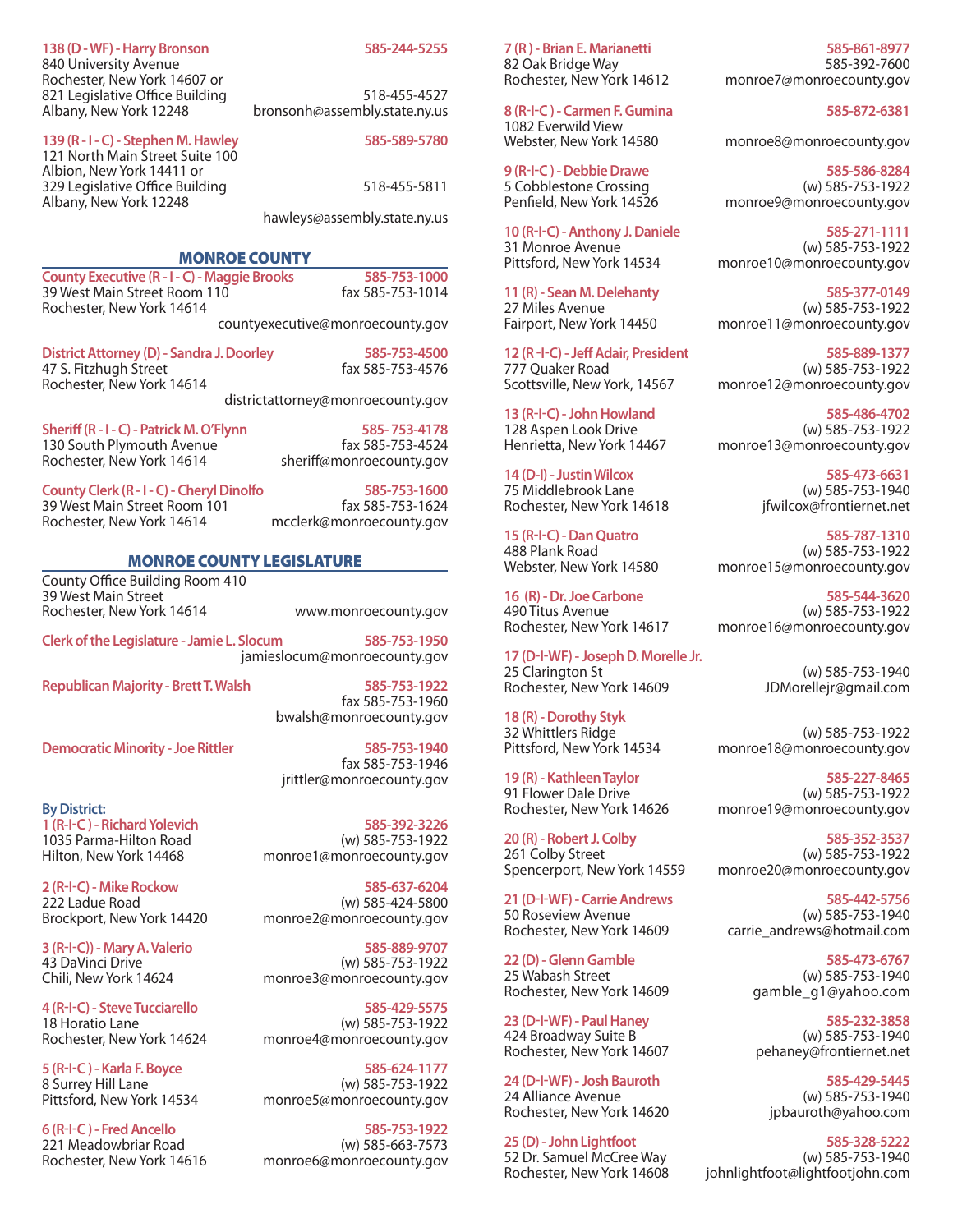**26 (R-I-C) - Tony Micciche 585-314-0200** 100 Dunsmere Drive<br>Rochester, New York 14615

**27 (D-WF) - Willie J. Lightfoot 585-436-1045** 147 Trafalgar Street<br>Rochester, New York 14619

**28 (D ) - Cynthia W. Kaleh** 

**29 (D) - Leslie M. Rivera 585-208-6178** Rochester, New York 14621 leslie.m.rivera@gmail.com

# CITY OF ROCHESTER

**Mayor (D) - Lovely Warren 585-428-7045**<br>City Hall 307A strategies the following info@cityofrochester.gov 30 Church Street Rochester, New York 14614

info@cityofrochester.gov

monroe26@monroecounty.gov

wlightfo@rochester.rr.com

cindy@kaltechsupport.com

(w) 585-753-1940

 $(w)$  585-753-1940

# ROCHESTER CITY COUNCIL

Any mail directed to the City Council should be sent to:

(*Name of Council Person*) City Hall Office Room 301A 30 Church Street 585-428-7538 Rochester, New York 14614orcouncil@cityofrochester.gov

If it is sent to the member's home, the response is sometimes delayed!

# **At Large:**

**(D) - Carolee Conklin 585-428-7538** 310 Exchange Blvd, Apt. 257 (w) 585-428-6711 Rochester, New York 14608 Carolee.Conklin@cityofrochester.gov

951 Park Avenue (w) 585-428-7538<br>Rochester, New York 14610 Matt.Haag@cityofrochester.gov

**(D - WF) - Matt Haag 585-244-0109** Matt.Haag@cityofrochester.gov

**(D - WF) - Dana K. Miller, Vice President 585-436-2409** 265 Melrose Street (w) 585-428-7538<br>Rochester, New York 14619 Dana.Miller@cityofrochester.gov

Dana.Miller@cityofrochester.gov

**(D - WF) - Jacklyn Ortiz 585-428-7538** 45 Ontario Street

Jacklyn. Ortiz@cityofrochester.gov

**(D) - Loretta C. Scott, President 585-482-0407** 171 Berwick Road<br>Rochester, New York 14609

Loretta.Scott@cityofrochester.gov **By District:** 42 Westminster Road<br>Rochester, New York 14607

**E (D) - Elaine M. Spaull 585-271-6665** Elaine. Spaull@cityofrochester.gov

**NE (D) Michael A. Patterson 585-451-2024** 1547 North Goodman Street Rochester, New York 14609 Michael.Patterson@cityofrochester.gov

**S (D-WF) - Adam McFadden 585-428-7538** 178 Farragut Street Rochester, New York 14611 Adam.McFadden@cityofrochester.gov

**NW (D-I-WF) - Carla M. Palumbo 585-647-4072** 1002 Glide Street (w) 585-428-7538<br>Rochester, New York 14606 Carla.Palumbo@cityofrochester.gov Carla.Palumbo@cityofrochester.gov **BRIGHTON (D-I-WF) - William W. Moehle 585-784-5252** 2300 Elmwood Avenue

**CHILI (R-I-C) - David Dunning 585-889-3550**

**CLARKSON (R-I-C) - Paul M. Kimball 585-637-1131** 3710 Lake Road, P.O. Box 858 fax 585-637-1138<br>Clarkson, New York 14430 faul.kimball@clarksonny.org

1605 Buffalo Road<br>Rochester, New York 14624 massini@townofgates.org Rochester, New York 14624

**GREECE (R) - William D. Reilich 585-723-2311** 1 Vince Tofany Boulevard Greece, New York 14612

**HENRIETTA (R) - Jack W. Moore 585-359-7001** Henrietta, New York 14467 supervisor@henrietta.org

**IRONDEQUOIT (D-I-C) - Adam Bello 585-336-6034** 1280 Titus Avenue<br>Rochester, New York 14617 feedback@irondequoit.org

**MENDON (R - I - C) - John D. Moffitt 585-624-6061** 16 West Main Street fax 585-624-6065<br>Honeoye Falls, New York 14472 imoffitt@townofmendon.org Honeoye Falls, New York 14472

**OGDEN (R-I-C) - Gay H. Lenhard 585-617-6128** 269 Ogden Center Road Spencerport, New York 14559 supervisor@ogdenny.com

**PARMA (R - I - C) - James Smith 585-392-9462** 1300 Hilton-Parma Road P.O. Box 728 Hilton, New York14468 supervisor@parmany.org

**PENFIELD (R - I - C) - Tony LaFountain 585-340-8631** 3100 Atlantic Avenue fax 585-340-8762<br>Penfield, New York14526 fax 5upervisor@penfield.org

**PERINTON (R - I - C) - Michael G. Barker 585-223-0770<br>1350 Turk Hill Road 1350 Turk Hill Road** 1350 Turk Hill Road fax 585-223-3629<br>Fairport, New York 14450 fairport, New York 14450 Fairport, New York 14450

**PITTSFORD (R - I-C) - William A. Smith, Jr. 585-248-6220** 11 South Main Street Pittsford, New York 14534

**RIGA (R - I - C) - Robert E. Ottley 585-293-3880** 6460 Buffalo Road<br>Churchville, New York 14428 bottley@townofriga.org Churchville, New York 14428

**RUSH (R - I - C) - Richard Anderson 585-533-9058** 5977 East Henrietta Road<br>Rush, New York 14543

18 State Street fax 585-637-7389<br>Brockport, New York 14420 supervisor@townofsweden.org

**WEBSTER (R - I - C) - Ronald W. Nesbitt 585-872-7068** 1000 Ridge Road<br>Webster, New York 14580

Rochester, New York 14618 william.moehle@townofbrighton.org

3333 Chili Avenue<br>Rochester, New York 14624 ddunning@townofchili.org ddunning@townofchili.org

paul.kimball@clarksonny.org

**GATES (R-I-C) - Mark Assini 585-247-6100**

**HAMLIN (C) - Eric G. Peters 585-964-8981** 1658 Lake Road fax 585-964-8960<br>Hamlin. New York 14464 fax supervisor@hamlinny.org supervisor@hamlinny.org

fax 585-334-9667

feedback@irondequoit.org

supervisor@penfield.org

rich@townofrush.com

**SWEDEN (R - I - C) - Robert A. Carges 585-637-7588** supervisor@townofsweden.org

supervisor@ci.webster.ny.us

# TOWN SUPERVISORS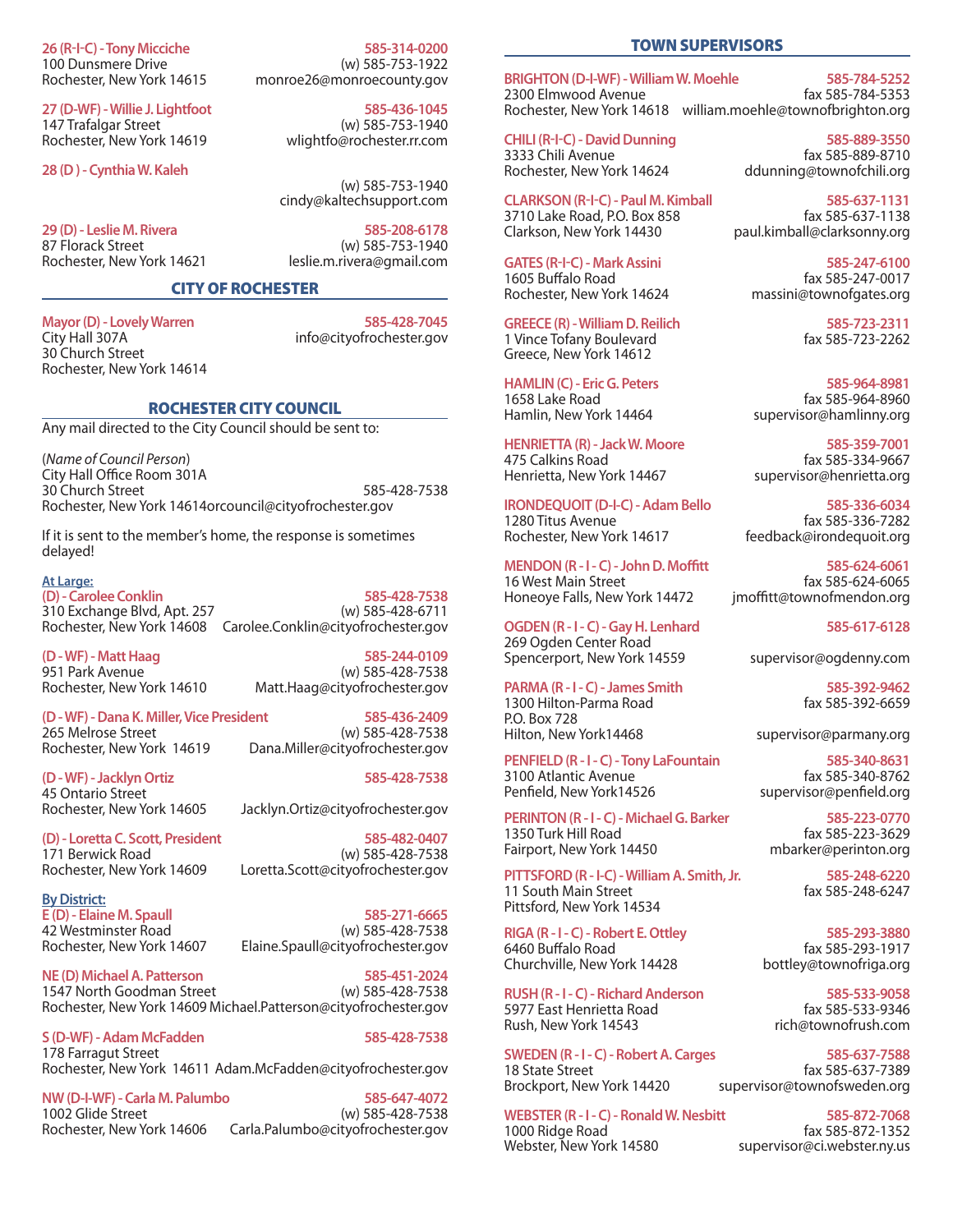**WHEATLAND (R - I - C) - Linda M. Dobson** 585-889-1553 ext. 300<br>3 Genesee Street for the fax 585-889-2933

3 Genesee Street fax 585-889-2933<br>Scottsville, New York 14546 supervisor@townofwheatland.org supervisor@townofwheatland.org

# VILLAGE MAYORS

**Brockport** - Margaret B. Blackman 585-637-5300 x 16 mblackman@brockportny.org

**Churchville** - Nancy Steedman 585-293-3720 MayorNancy@churchville.net

**East Rochester** - Fred Ricci 585-586-3553 fricci@eastrochester.org

**Fairport** - Frederick H. May 585-421-3209 fhm@fairportny.com

**Hilton** - Joseph Lee 585-392-4144 voh@hiltonny.org

**Honeoye Falls** - Richard Milne 585-624-1711 mayor@villageofhoneoyefalls.org

Pittsford - Robert Corby 585-586-4332 rcorbyvillageofpittsford@gmail.com

**Scottsville** - Paul Gee 585-889-6050 pgee@scottsvilleny.org

**Spencerport** - Joyce Lobene 585-352-4771 mayor@vil.spencerport.ny.us

**Webster** - John Cahil 585-265-3770 jcahill@villageofwebster.com

# MONROE COUNTY SCHOOL DISTRICTS

Members and officers are elected mid-year. For current information call the listed administrative office. **Monroe County School Boards Association 585-328-1972** www.monroe.edu/webpages/mcsba

| <b>Brighton</b>                                                    | www.bcsd.org 585-242-5200                             |  |
|--------------------------------------------------------------------|-------------------------------------------------------|--|
| <b>Brockport</b>                                                   | www.brockport.k12.ny.us 585-637-5303                  |  |
| Churchville-Chili                                                  | www.cccsd.org 585-293-1800                            |  |
| <b>East Irondequoit</b>                                            | www.eastiron.org 585-339-1200                         |  |
| <b>East Rochester</b>                                              | www.erschools.org 585-248-6302                        |  |
| <b>Fairport</b>                                                    | www.fairport.org 585-421-2000                         |  |
| <b>Gates-Chili</b>                                                 | www.gateschili.org 585-247-5050                       |  |
| Greece                                                             | www.greece.k12.ny.us 585-966-2000                     |  |
| <b>Hilton</b>                                                      | www.hilton.k12.ny.us 585-392-1000                     |  |
| <b>Honeoye Falls-Lima</b>                                          | www.hflcsd.org 585-624-7000                           |  |
| Penfield                                                           | www.penfield.edu 585-249-5700                         |  |
| <b>Pittsford</b>                                                   | www.pittsfordschools.org 585-267-1000                 |  |
| <b>Rochester</b>                                                   | www.rcsdk12.org 585-262-8100                          |  |
| <b>Rush-Henrietta</b>                                              | www.rhnet.org 585-359-5000                            |  |
|                                                                    | Spencerport www.spencerportschools.org 585-349-5000   |  |
| Webster                                                            | www.websterschools.org 585-216-0000                   |  |
|                                                                    | West Irondequoit www.westirondequoit.org 585-342-5500 |  |
|                                                                    | Wheatland-Chili www.wheatland.k12.ny.us 585-889-4500  |  |
| <b>BOCES #1 (Fairport)</b>                                         | www.monroe.edu 585-377-4660                           |  |
| <b>BOCES #2 (Spencerport)</b><br>www.monroe2boces.org 585-352-2400 |                                                       |  |

# BOARD OF ELECTIONS

**Monroe County 585-753-1550**

Fax 585-753-1511

**Absentee Ballot information 585-753-1509**

www.monroecounty.gov

**Political Parties** (D) Democrat (R) Republican<br>(C) Conservative (WF) Working F (WF) Working Families Party (I) Independence (OL) Other line

**Monroe County Democratic Committee 585-232-2410**

> fax 585-232-1223 info@monroedemocrats.com www.monroedemocrats.com

**Monroe County Republican Committee 585-546-8040**

info@monroegop.com www.monroegop.com

**Monroe County Conservative Party 585-381-6850**

info@mccp.us www.mccp.us

**Working Families Party 585-414-4274**

jlenney@workingfamilies.org www.workingfamiliesparty.org

**Independence Party of Monroe County 585-727-7829**

admin@monroecountyip.com www.monroecountyip.com

**Green Party of Monroe County 585-454-9360**

www.gpomc.blogspot.com